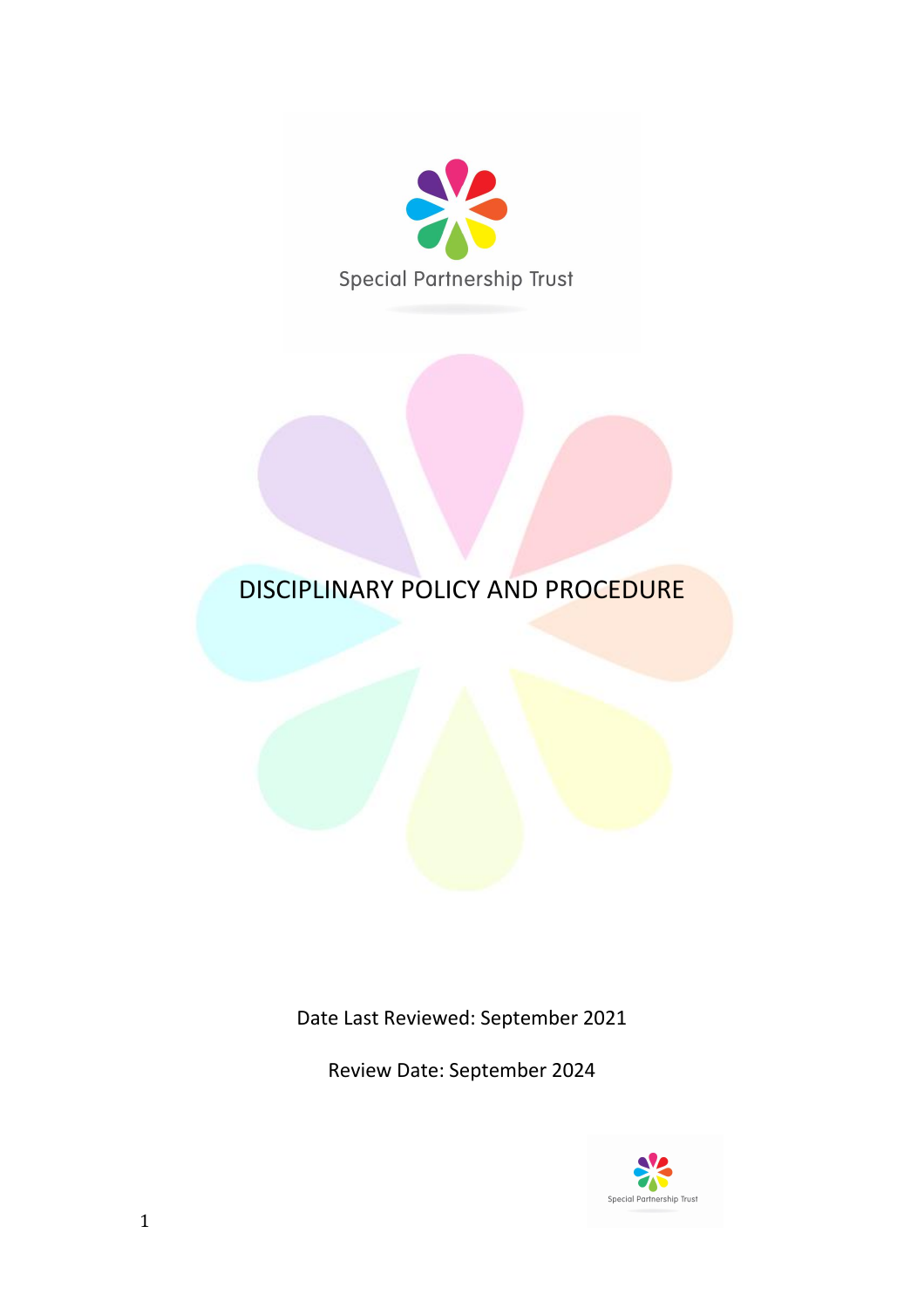## **1. Introduction**

- 1.1 Every member of staff has a role to play in both achieving and sustaining the highest standards of conduct and performance. This Procedure is designed to ensure that employee's conduct meets the standards required of them and to ensure that employees are treated fairly and consistently and in line with relevant legislation. One of its primary aims is to encourage a permanent improvement in the employee's conduct.
- 1.2 This procedure should be read in conjunction with the investigation and suspension guidelines if disciplinary action is to be taken.

## **2. Policy Statement**

- 2.1 The Special Partnership Trust aims to ensure that in complying with both legal requirements, and acting as a reasonable employer, that a fair and equitable process will be adhered to in progressing disciplinary matters. Adopting this approach will:
	- 1. Allow disciplinary matters to be dealt with quickly.
	- 2. Set standards of conduct at work.
	- 3. Ensure that employees are aware of the standards expected of them.
	- 4. Treat all employees on an equal basis.
	- 5. Maintain good employee relations.
	- 6. Reduce the likelihood of arbitrary decisions by managers.
	- 7. Assist the Special Partnership Trust in operating effectively.
	- 8. Apply appropriate disciplinary measures where needed.

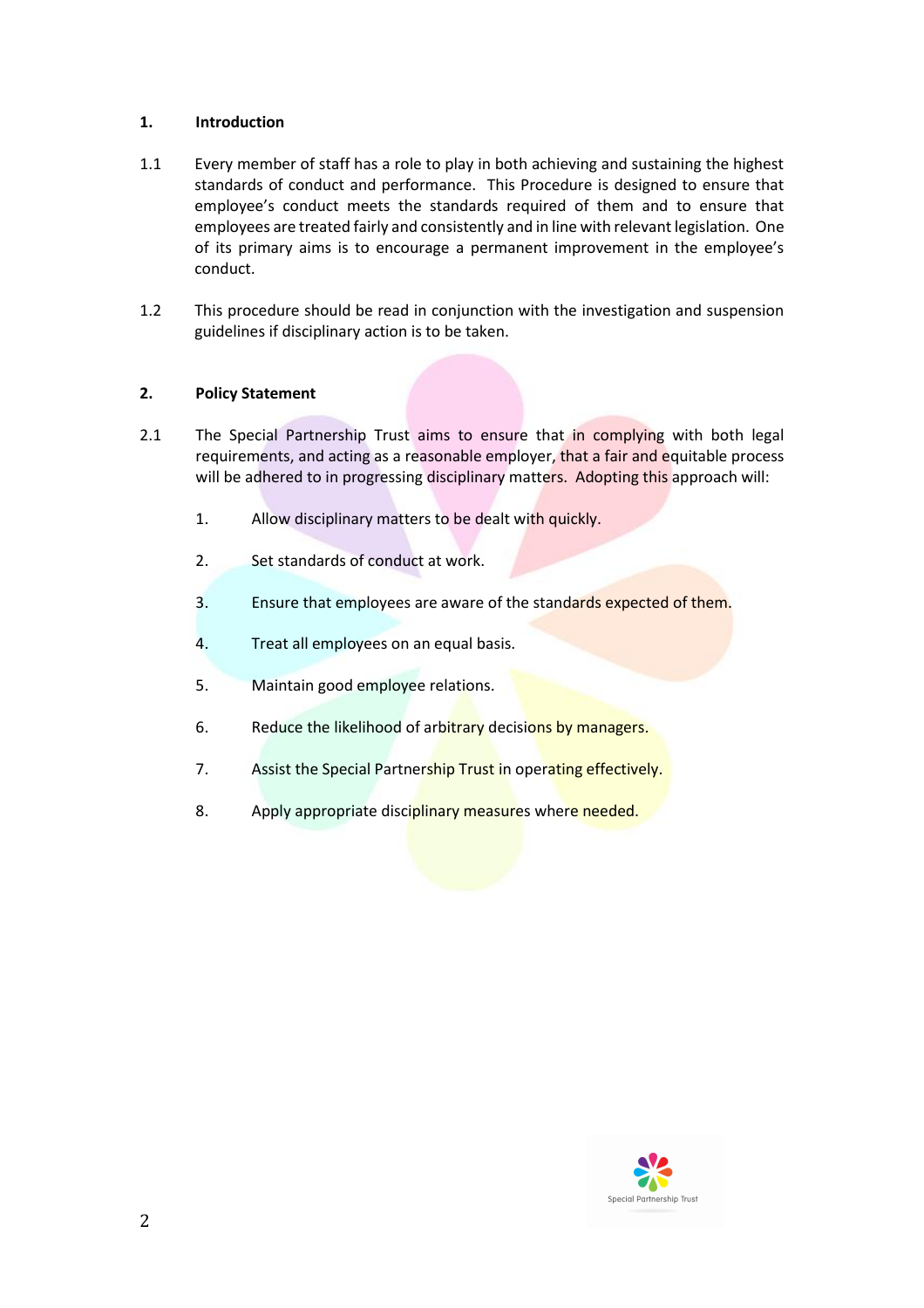# **3. Scope of Procedure**

- 3.1 The procedure will be applied consistently and equitably in respect of the conduct of all employees of the Special Partnership Trust.
- 3.2 The standards of behaviour contained within this procedure also apply to subcontractors and people providing services to the Special Partnership Trust, as well as to people on work experience. The procedure relates to disciplinary action and/or dismissal on conduct.
- 3.3 Dismissals for any other reason, for example ill health, redundancy or non-renewal of a fixed term contract are dealt with by way of separate procedures. The procedure does not apply to the management of issues relating to capability alone (to whom a separate procedure applies).
- 3.4 Although the procedure identifies the sanctions to be used its aims are to, wherever possible, facilitate an improvement in conduct.
- 3.5 The procedure recognises the importance of informal intervention aimed at improving/changing conduct. Wherever possible, problems should be resolved through an informal process, once facts have been established. In many situations' informal methods, for example, performance management meetings, coaching or counselling, may prove valuable in bringing about improvements in the employee's conduct before the formal disciplinary procedure is implemented. Such measures shall be documented by mutual agreement, be signed and dated on the individual's personal file but are not to be treated as a formal stage of the Disciplinary Procedure. However, where such action fails or where it is inappropriate, the formal disciplinary procedure will apply.
- 3.6 Formal Disciplinary Action will therefore, only take place when it is decided that:
	- 1. Further counselling or training will not bring about the improvement required.
	- 2. The alleged misconduct warrants immediate disciplinary action owing to the serious nature of the allegation.
	- 3. There is a clear breach of standards and procedures

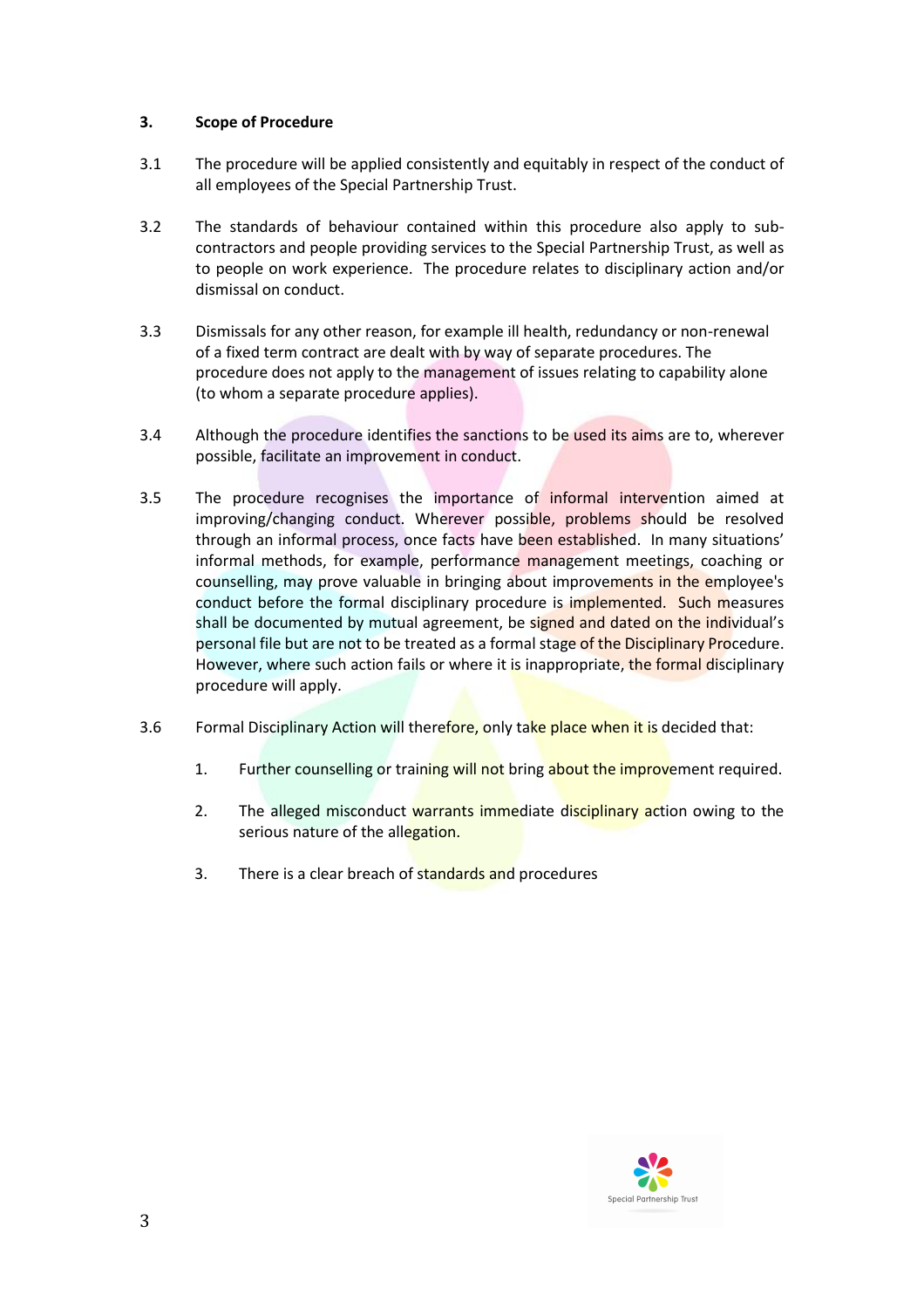# **4. Standards of Behaviour**

- 4.1 These standards are the minimum expected from every employee in order to achieve a safe, efficient, quality standard of service. These standards are not exhaustive but are indicative of those which, if not achieved, will lead to action being taken to rectify the behaviour.
- 4.2 All staff are expected to achieve the following in relation to their conduct:
	- 1. Individuals will behave in such a manner that the interests and wellbeing of the learner and other staff are respected at all times
	- 2. Individuals will undertake any training that is required of them by statute, or that is identified as being required by the Academy. Furthermore, they will acknowledge any limitations in their knowledge and competence and seek assistance in addressing these limitations.
	- 3. Individuals will always behave in a co-operative and respectful manner with other staff and learners.
	- 4. Individuals will at all times protect the privacy and confidentiality of any information gained by them from, or about, a learner or another member of staff.
	- 5. Staff are expected to attend regularly and on time. Sickness absence should be reported in accordance with the procedure.
	- 6. Staff are expected to be dressed professionally and appropriately.
	- 7. The Special Partnership Trust expects staff who use computers to take care to promote appropriate levels of security  $-$  for example, logging off when the computer is unattended, and changing passwords regularly.

### **5. Procedure**

- 5.1 Disciplinary action will not be undertaken until the facts have been established. For issues, which are of a minor nature or where the facts are not in dispute, a fact gathering exercise will take place prior to taking a decision on whether or not to progress to a disciplinary meeting.
- 5.2 In more serious cases, including gross misconduct, it may be necessary to undertake a separate investigation and interviews to decide whether or not to proceed with a disciplinary meeting, unless the modified procedure applies, (see below).
- 5.3 Under the Employment Act 2002, there are two forms of statutory dismissal and disciplinary procedure: a standard (three-step) procedure and a modified (two-step) procedure. The Special Partnership Trust already adopts the three-step procedure, in disciplinary cases, whereby an employee is advised of the allegation(s) against him/her, is invited to attend a meeting to discuss the issue and finally has the

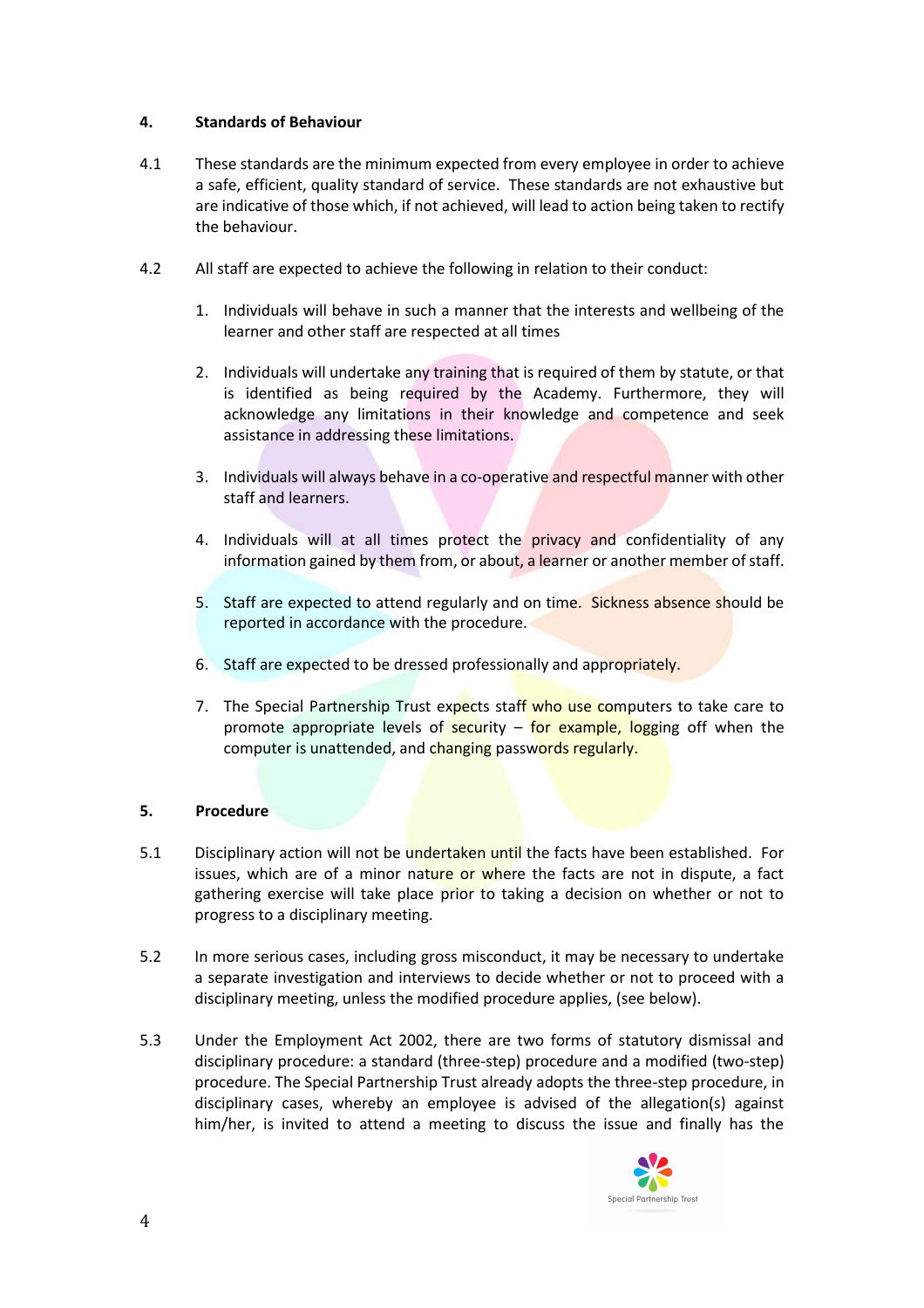right to appeal. In limited circumstances the Special Partnership Trust will apply a modified procedure in which an employee will be dismissed immediately for gross misconduct but will be given the right of appeal.

- 5.4 This modified procedure will only be applied where it is reasonable to dismiss the employee before enquiring into the circumstances in which the conduct took place. Such situations will be rare.
- 5.5 In determining the disciplinary action to be taken, managers should be aware of the need to satisfy the test of what is reasonable, and must ensure that each case is investigated thoroughly and all the relevant facts are taken into account.
- 5.6 If managers are unsure of any aspect of implementing the disciplinary procedure, they should contact the Special Partnership Trust HR Advisors or Headteacher for advice and guidance.
- 5.7 Rights of Representation
	- 5.7.1 Employees may be assisted and accompanied by either a member of a recognised Trade Union of which they are a member, or by a colleague from within the Special Partnership Trust, during disciplinary, meetings and /or appeals. They should be given the opportunity to be accompanied at any meeting in which disciplinary action is contemplated. The representative or union colleague will be able to ask general questions during the meeting.
	- 5.7.2 Disciplinary action will not be taken against accredited representatives of Trade Unions until the circumstances have been notified to a full-time official of the Trade Union, or, if agreed, a senior lay official. It is the responsibility of management to take this action. Accredited Trade union colleagues may also be represented by a full-time officer of their union at formal disciplinary proceedings.
	- 5.7.3 Legal representation is not acceptable on either side at any stage within this procedure.

### **5.8 Timescales**

- 5.8.1 The date of receipt of an allegation or complaint will be recorded. This includes the date when an allegation or complaint becomes construed as a disciplinary matter following the initial fact gathering exercise.
- 5.8.2 The investigation will, wherever possible, be completed within 28 working days. Protected time for this will be at the discretion of the Headteacher. However, in particularly complex situations or where circumstances determine an investigation will take longer, then the employee/representative/union colleague should be informed and a revised timescale agreed.

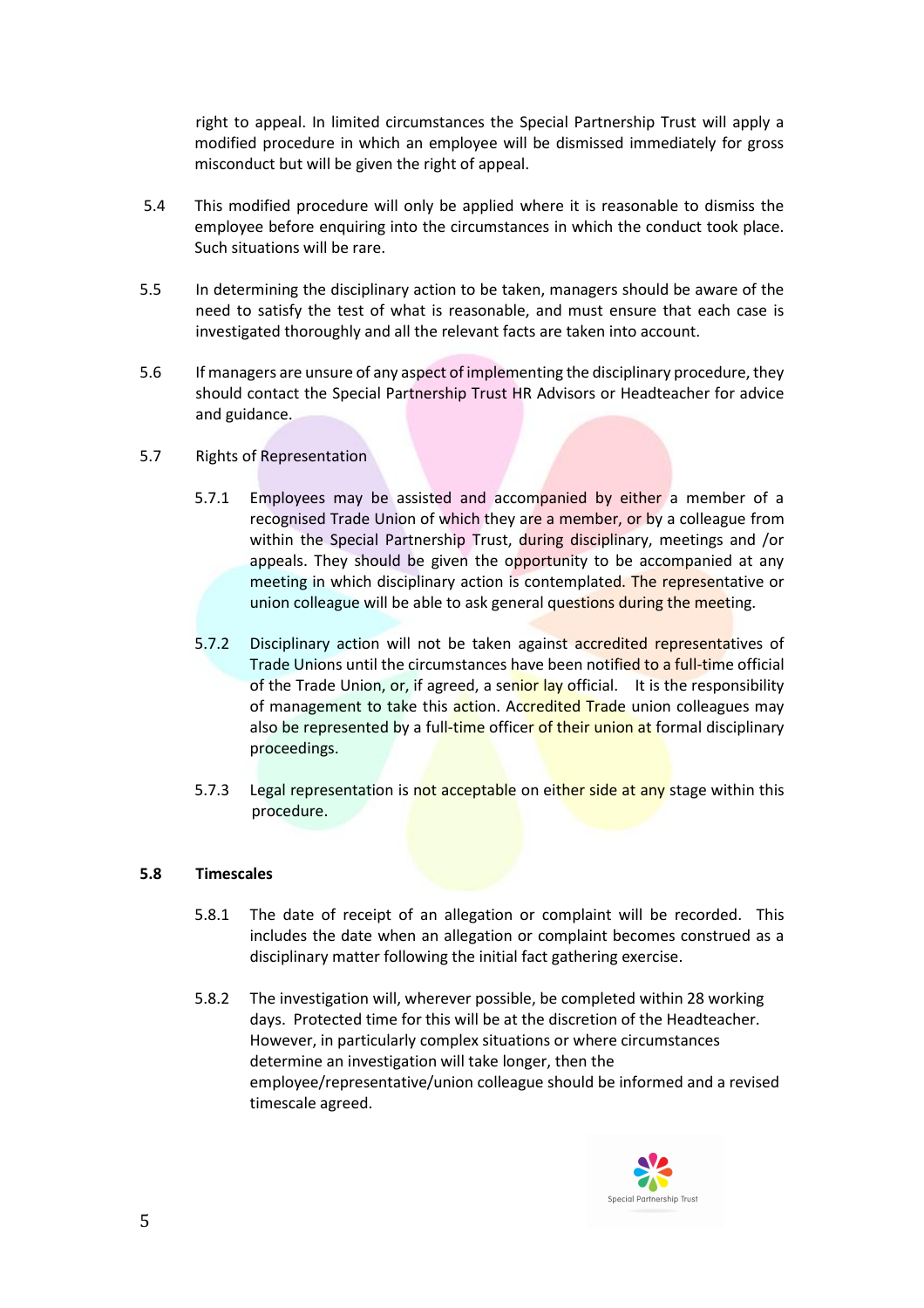5.8.3 Where at the request of the Police an investigation is halted the timescale will commence at the resumption of the investigation. Union colleagues will be responsible for distribution of their own pack (if any), the panel members and the management side presenting the case. In addition, union colleagues will be able to have reasonable and appropriate time to prepare for the case.

# **5.9 Suspension**

- 5.9.1 The Special Partnership Trust reserves the right to suspend an employee from work at any stage of the procedure. However, suspension does not in itself constitute disciplinary action nor is it a presumption of guilt. It should be noted that this is a neutral action, separate to any disciplinary procedure.
- 5.9.2 If there is an allegation which is considered to affect the wellbeing of students, the Designated Safeguarding Officer should be informed and should confirm whether suspension is necessary.
- 5.9.3 Suspension will be on usual contractual pay, terms and conditions. Suspension should only take place in certain circumstances, for example, where relationships have broken down, or where there could be risks to individuals or property or responsibilities to others, or to allow any investigation to go on unhindered. Re-deployment should be considered as an alternative to full suspension, wherever possible. An employee cannot be suspended without authorisation from Headteacher, Deputy Headteacher and in some cases the Designated Safeguarding Officer (see 5.9.2).
- 5.9**.**4 The employee will be advised to contact a representative and asked to attend a meeting at which suspension may occur. The appropriate suspending manager will confirm the suspension in writing immediately. Confirmation will include:
	- Reason for suspension and the fact that it should not be construed as disciplinary Action
	- Duration of suspension should be up to 10 working days in the first instance and will not exceed 56 calendar days unless there are exceptional circumstances
	- Restrictions regarding access to the Academy premises during suspension
	- The fact that the employee should not discuss the case with their colleagues
	- Agreed arrangements for contact with the Headteacher/Deputy Headteacher or another agreed point of contact during the period of the suspension
	- Proposed arrangements for handling the matter
	- The fact that such suspension is on usual contractual pay
	- The fact that the contract of employment still applies including conditions relating to secondary employment
	- The requirement to remain contactable between 0900 and 1700 Monday Friday to facilitate the investigation process and to attend pre-arranged

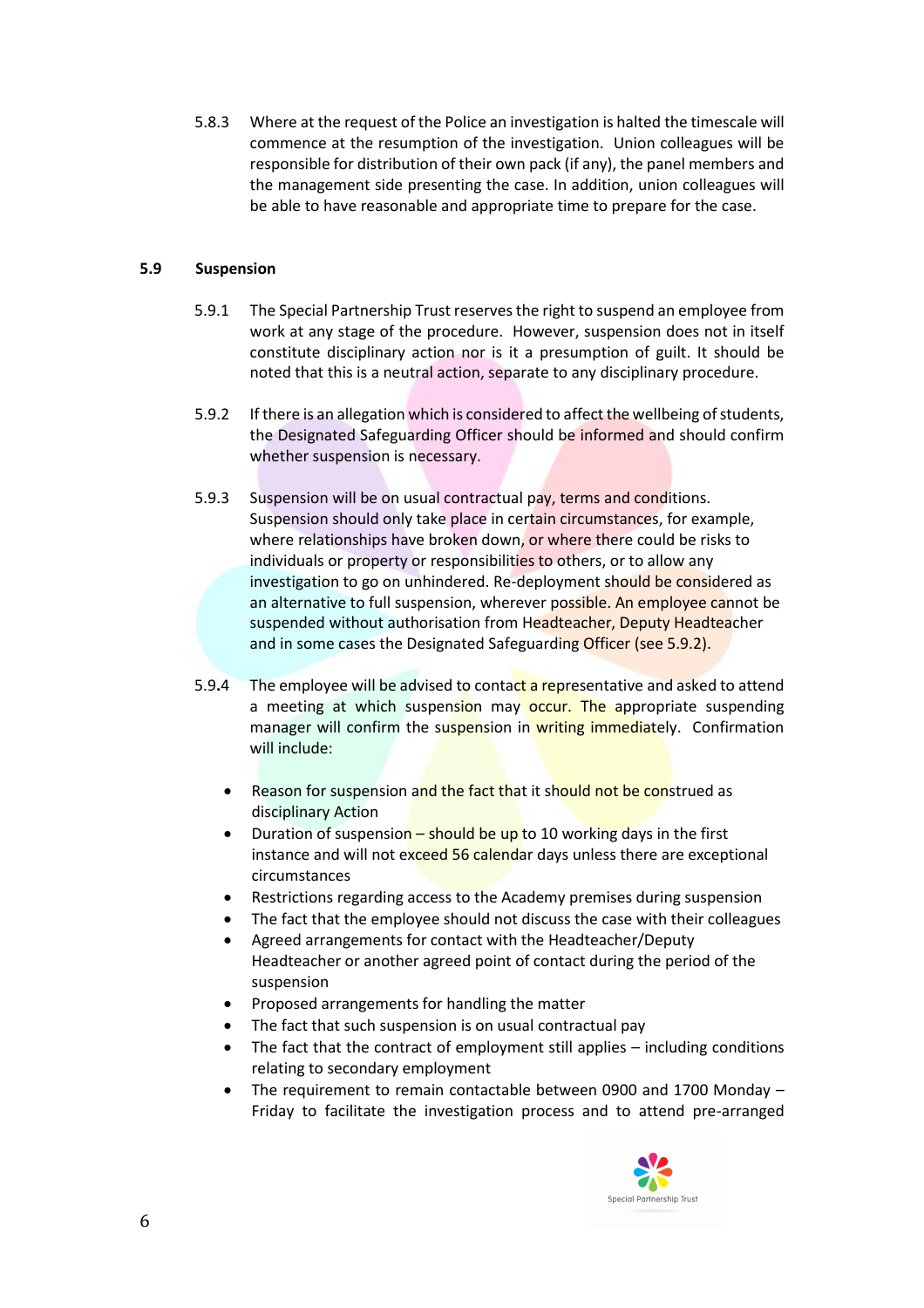meetings. The requirement to advise both the investigating manager and the representative of any holidays.

- Whether any per-booked annual leave is authorised during the suspension period.
- 5.9.5 The Headteacher/Deputy Headteacher should inform the Chair of Trustees and the Special Partnership Trust HR Advisor as soon as practicable of the suspension. The case should be discussed with the Special Partnership Trust HR Advisor in advance of any suspension occurring. In addition, the suspending manager/Deputy Headteacher should inform IT services team that a member of staff has been suspended.
- 5.9.6 The respective line manager may be appointed the appropriate point of contact for the employee within the Special Partnership Trust if the employee so wishes and will ensure that this point of contact is aware of the situation and maintains appropriate contact with the employee throughout the period of the suspension. The point of contact should be aware that suspension from duty is often a stressful situation for the individual to be in, and that it may therefore be appropriate to offer counselling through employee's GP. It will also be appropriate in situations where a suspended member of staff has a partner, spouse or family member employed by the Special Partnership Trust for support to be offered to them also. Wherever possible, this point of contact will not be involved in conducting the investigation or deciding on any related disciplinary action.
- 5.9.7 During the suspension the employee should not instigate contact with colleagues at work, or colleagues at home to discuss the case, except in some cases where it may be necessary for the employee to visit the workplace to prepare a case or as described above. In such cases, arrangements will be agreed between the Headteacher/Deputy Headteacher, the appropriate line manager and where appropriate union representative.
- 5.9.8 An individual will not usually be suspended from duty for longer than 56 calendar days. Should the complexity of the investigation  $-$  or any other exceptional circumstances – prolong the period of suspension beyond this, the individual should be fully informed of the situation and every effort be made to complete the investigation as soon after this time-scale as possible. The individual has the right to ask for a full explanation if their period of suspension extends beyond 56 days.
- 5.9.9 The suspension should be reviewed as the investigation progresses to determine whether or not it remains appropriate. This should take place after the first 2 weeks and fortnightly thereafter to review its appropriateness. The appropriate union colleague should also be informed.

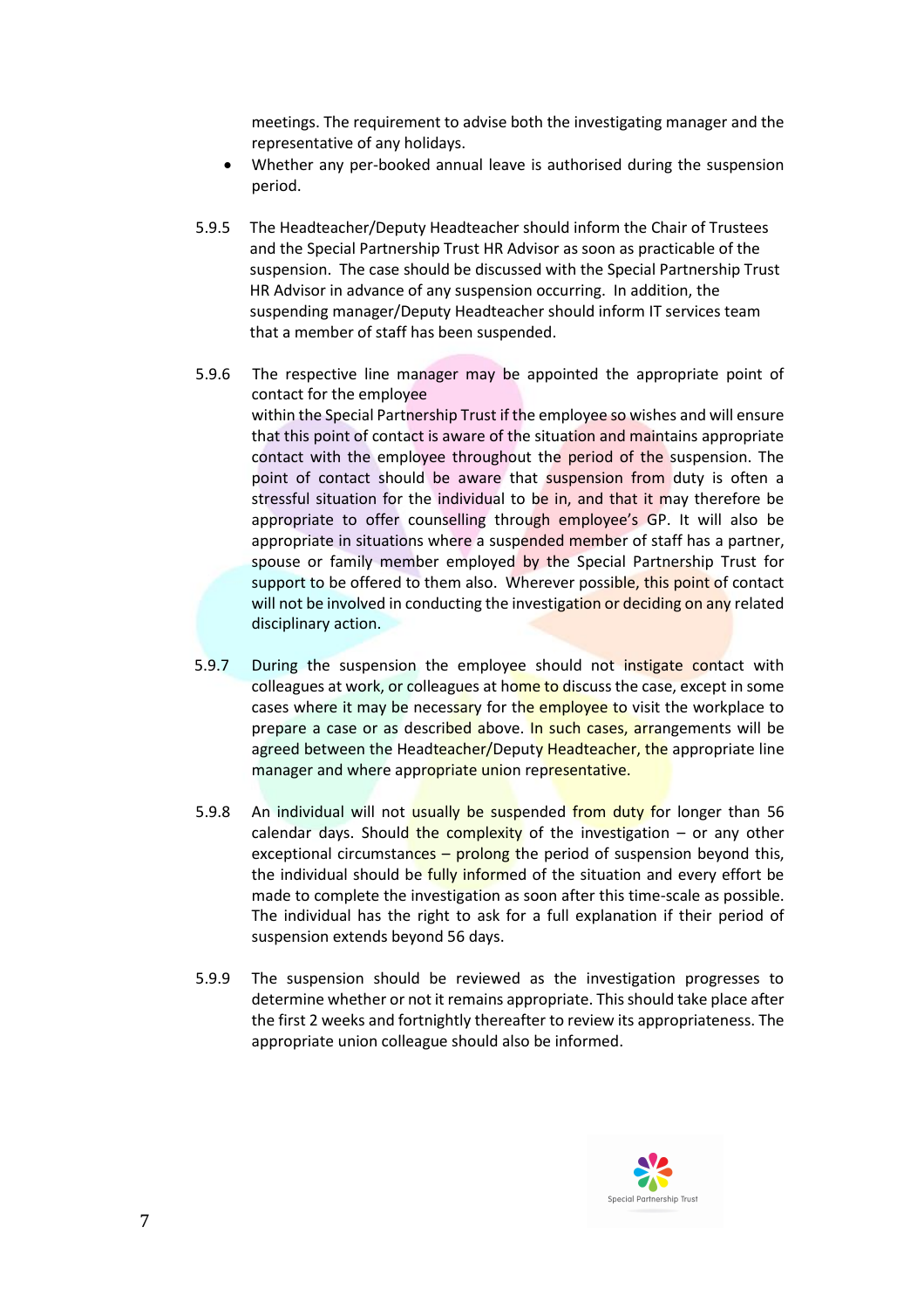## **6. Investigation**

- 6.1 The date of receipt of an allegation or complaint will be recorded. This includes when an allegation or complaint becomes construed as a disciplinary matter. The appointed investigation officer(s) will be selected to enable the investigation to commence no later than 5 days after receipt of the allegation as a guide. In certain circumstances, due to the nature of the allegation(s), it may be appropriate to appoint an impartial investigator. It is important that an investigation of the facts of the case is undertaken before any disciplinary action is taken. Every attempt will be made to conclude an investigation as quickly as is reasonably possible - particularly in the case of an individual who is suspended whilst the investigation is carried out - although the need for thorough consideration of all the relevant facts is paramount.
- 6.2 The employee under investigation and their representative will be kept informed of the progress of the investigation and will be given a contact for information (usually the appointed investigating officer) should they require it.
- 6.3 For issues that are of a minor nature and where the facts are not in dispute, investigation may take place within the disciplinary meeting. In such circumstances, the maximum disciplinary sanction is a first written warning.
- 6.4 All statements taken as part of the investigation should unless circumstances are exceptional - be signed and dated by the individual concerned in order to ensure accuracy.
- 6.5 It is the role of the appointed investigating officer, who would not be involved in any subsequent disciplinary meeting – with advice from the Special Partnership Trust HR Advisor – to decide whether or not there is a prima facie case (i.e., on face value, there is a case) to answer and to agree appropriate  $\arctan -$  which may include arranging training or recommending a disciplinary meeting. The outcome of this meeting will be notified to the individual in writing. A disciplinary meeting cannot be convened until this investigation has concluded except for a matter of a minor nature or where the facts are not in dispute.
- 6.6 All documentation that was collated as part of the investigation will be shared with the individual, their representative and the panel (unless it is mutually agreed that a particular document should be excluded or there are exceptional circumstances warranting its non-disclosure). However, disciplinary decision-making will be based on the evidence specifically referred to and presented within the meeting.
- 6.7 In extreme circumstances, e.g., bullying and harassment allegations, consideration will be given to anonymity. This will be discussed and agreed with the union colleague.

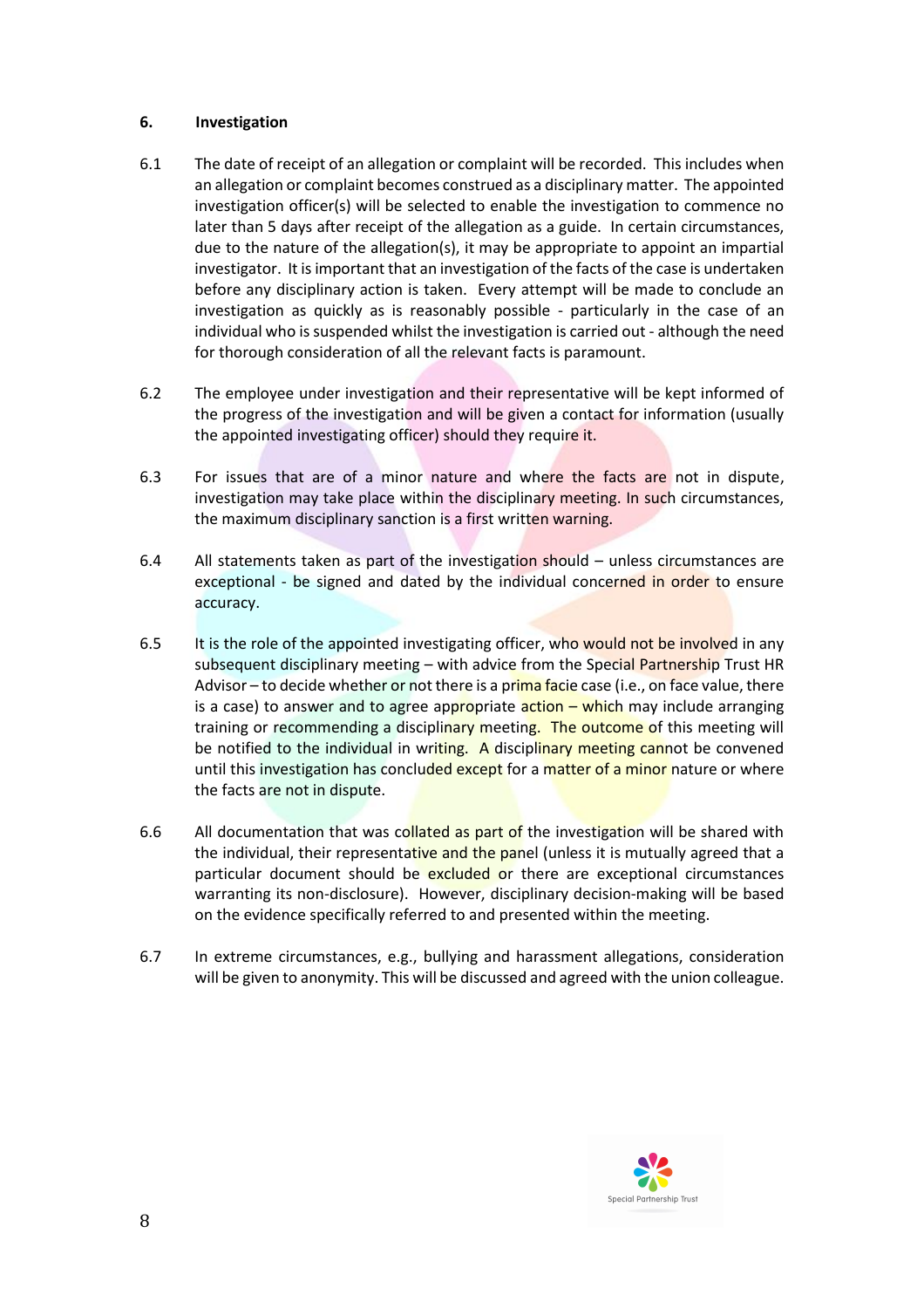# **7. Disciplinary Action**

- 7.1 The procedure is designed to be a series of progressive warnings to employees and to incorporate at each stage the opportunity to improve conduct.
	- o First Written Warning
	- o Final Written Warning
	- o Dismissal

 However, it may be necessary in certain circumstances involving serious or gross misconduct, or where an employee is still within their probationary period for the procedure to be adapted and to move immediately to a Final Written Warning or to consider Dismissal. Managers may, in certain circumstances, wish to consider supplementary action/redeployment.

- 7.2 If the investigation suggests there is a case to answer, the employee will be sent:
	- a summary of the allegations
	- a copy of all documentation that was collated as part of the investigation (unless it is mutually agreed that a particular document should be excluded or there are exceptional circumstances warranting its non-disclosure), which should include the names of any witnesses to be called by management.
	- notification of the time and date of any disciplinary meeting
	- notification of the right to be accompanied
- 7.3 Where there is a possibility that the hearing will result in a final written warning or dismissal the above should be given to the employee, wherever possible, in advance of the scheduled meeting.
- 7.4 Names of witnesses to be called on behalf of the employee, and any documentation to be referred to at the meeting, should wherever possible be supplied to management at least 5 days prior to the date of the meeting.
- 7.5 Attempts to find a date and time for the disciplinary meeting which is convenient for all parties will be made. If the date for the meeting turns out to be inconvenient then the employee or the employee's representative should notify the HR Advisor in writing immediately and a new meeting will be arranged.
- 7.6 It is important that employees attend the disciplinary meeting. If an employee fails to attend a disciplinary meeting without reasonable excuse the disciplinary meeting may proceed in that employee's absence.
- 7.7 In the event of a decision to dismiss relating to the harm or risk of harm to children or vulnerable adults the Special Partnership Trust has an obligation and reserves the right to refer the employee to the Disclosure and Barring Service. This will only be actioned after the process has been concluded including an appeal stage should the employee invoke this right.

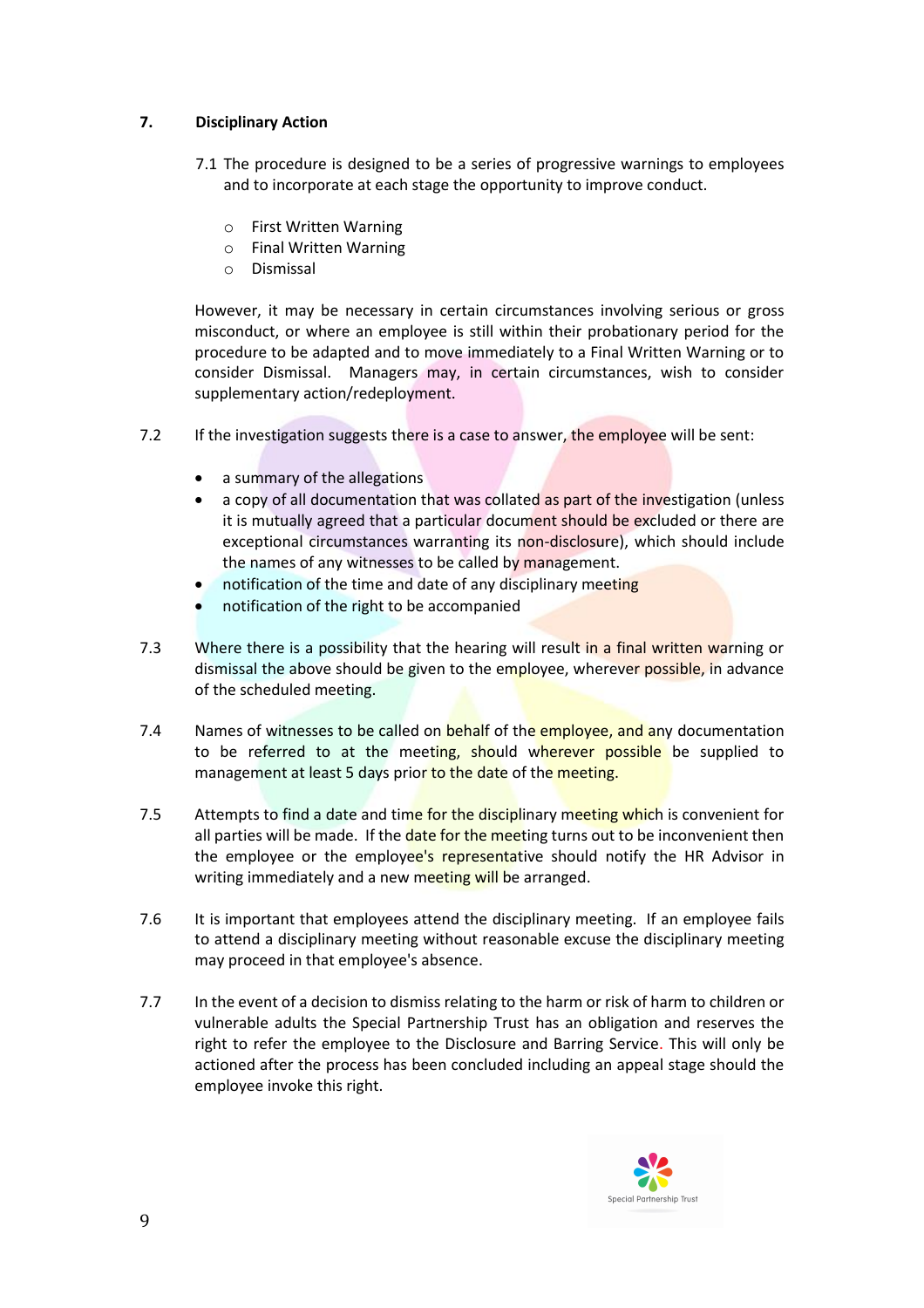## 8. **Disciplinary Meeting**

- 8.1 At the disciplinary meeting the employee will have the right to be accompanied by a union representative or colleague. The purpose of the meeting is to give the employee the opportunity to present their version of events and any points the employee would like the disciplinary panel/disciplining manager to take into account, including mitigating factors.
- 8.2 Where the allegations faced by the employee are serious and there is the possibility that a Final Written Warning or Dismissal may be appropriate (see below) a disciplinary panel of two or more will be appointed in which the Disciplining Manager /chair person should be, where possible the Deputy Headteacher, or Headteacher.
- 8.3 The HR Advisor will be present in an advisory capacity and can also advise on the constitution of the panel prior to the disciplinary meeting.
- 8.4 Wherever possible, the role of the Disciplining Manager will be undertaken by a more Senior Manager at progressive stages of the Disciplinary Procedure.
- 8.5 The employee may be informed of the outcome of the hearing verbally, but the outcome will be confirmed in writing within 2 calendar weeks.
- 8.6 Employees will be notified of the length of time during which their warning will remain current.
- 8.7 Unless circumstances are exceptional, warnings should cease to be "live" following the specified period of satisfactory conduct and should be disregarded for future disciplinary purposes. In exceptional circumstances, there may be occasions where an employee's conduct is satisfactory throughout the period the warning is in force only to lapse very soon thereafter. Where a pattern emerges and there is evidence of similar offences, the employee's disciplinary record should be borne in mind in deciding how long any current warning should last. In such circumstances, it may be appropriate to extend the time scales indicated.
- 8.8 Warnings will generally remain "live" on an employee's record for the following periods of time;

First written warning – 26-52 weeks Final written warning – 52 weeks

The outcome of the hearing will be recorded in a letter on the employee's personnel file. The letter will detail:

- The reason that the warning was issued together with a summary of the employee's and his / her representative's comments.
- The improvements required and the period over which they are expected.
- Any action necessary by management to assist achievement of improved conduct, for example, attendance on a training course.

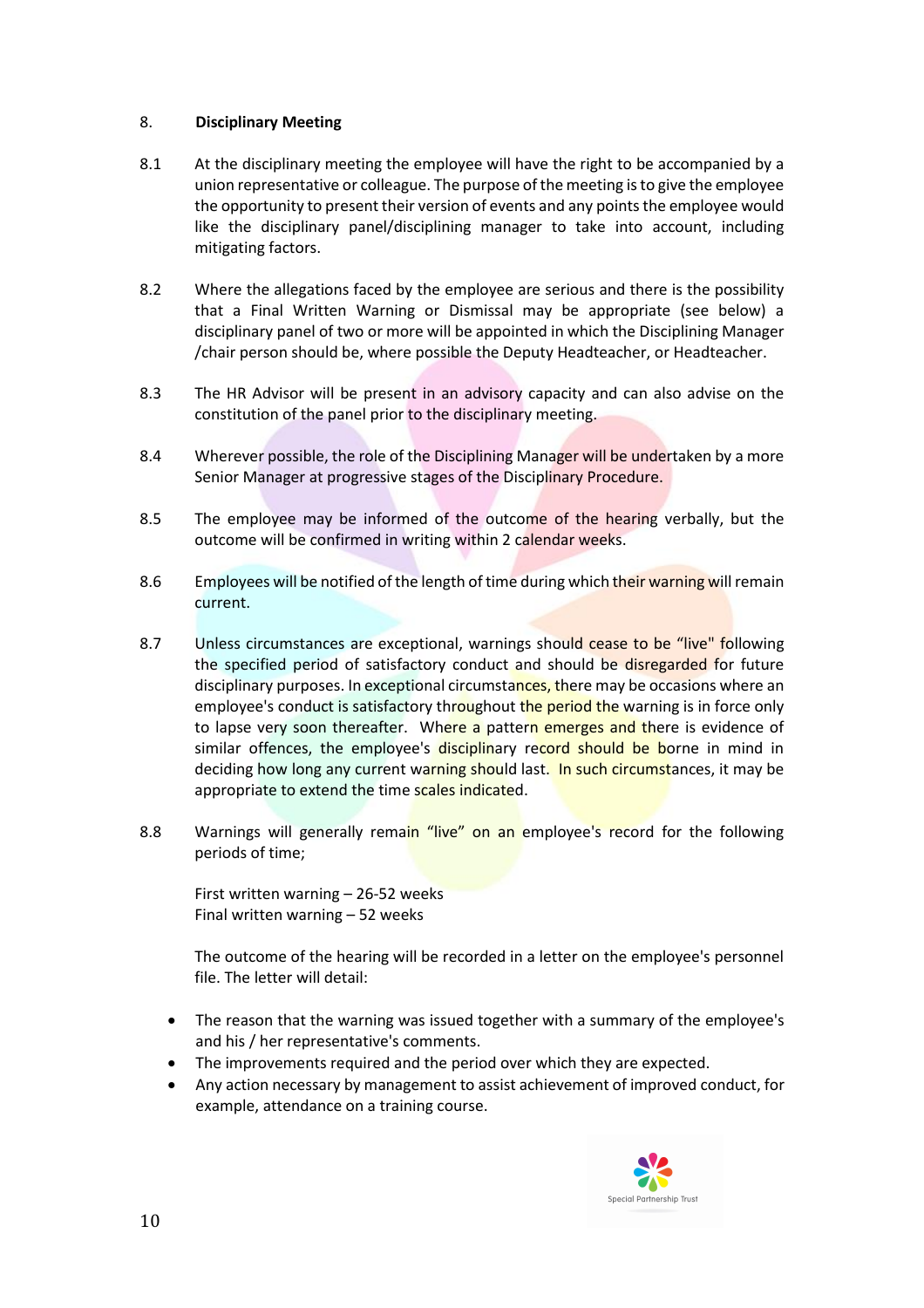- That any further act of misconduct or a failure to achieve the required level of conduct may result in further disciplinary action.
- The period of time the warning will remain on file.
- The fact that the employee chose to be accompanied at the hearing and by whom or, if appropriate, the fact that they chose not to be accompanied.
- A copy of this letter will be sent to both the individual and their representative if one was present at the hearing and the HR Advisor.

# **9. Gross Misconduct**

9.1 Gross misconduct occurs where a member of staff acts in a way which is incompatible with the faithful discharge of their duty to the employer. The misconduct must be gross or grave, seen in the light of all the circumstances of the case and so serious that it goes to the root of the contract of employment and makes the staff member's continued employment incompatible with the best interests of the Special Partnership Trust.

The following standards are examples of those that, if not achieved, may lead to summary dismissal, following investigation for a first breach:

- Violent Conduct, physical or verbal, towards staff, students or any other stakeholder. Any serious insubordination or deliberate rudeness is unacceptable. Intimidating or threatening behaviour verbally therefore is outside this expectation, as is actual assault.
- **•** Discrimination, in breach of the Equal Opportunities Policy, in relation to age, gender, race, religion/belief, sexual orientation or related to socio economic factors clearly undermines the dignity of the person and would-be grounds for disciplinary action against the individual.
- Any serious breach of respect for Staff and Learners.
- Improper relationships with learners, colleagues or other Special Partnership Trust employees.
- Failure to declare a pecuniary interest including employment with a competitor or potential competitor without prior written consent of the Headteacher.
- Confidentiality: Subject to the Public Interest Disclosure Act 1998, the Special Partnership Trust expects all staff to maintain confidentiality and to adhere to the requirements of the staff code of conduct
- Honesty: Staff are expected to treat Special Partnership Trust and members of the public's and fellow colleague's property with honesty and respect. Behaviour including actual or attempted theft on Special Partnership Trust or associated premises, whether on or off duty, including unauthorised borrowing of any item of property provided by the Academy/Special Partnership Trust.
- Fraud including deliberate falsification of records is unacceptable. Any person who dishonestly makes a false representation to make a gain for himself or another or dishonestly fails to disclose to another person, information which he is under a legal duty to disclose, or commits fraud by abuse of position, including any offence as defined in the Fraud Act 2006

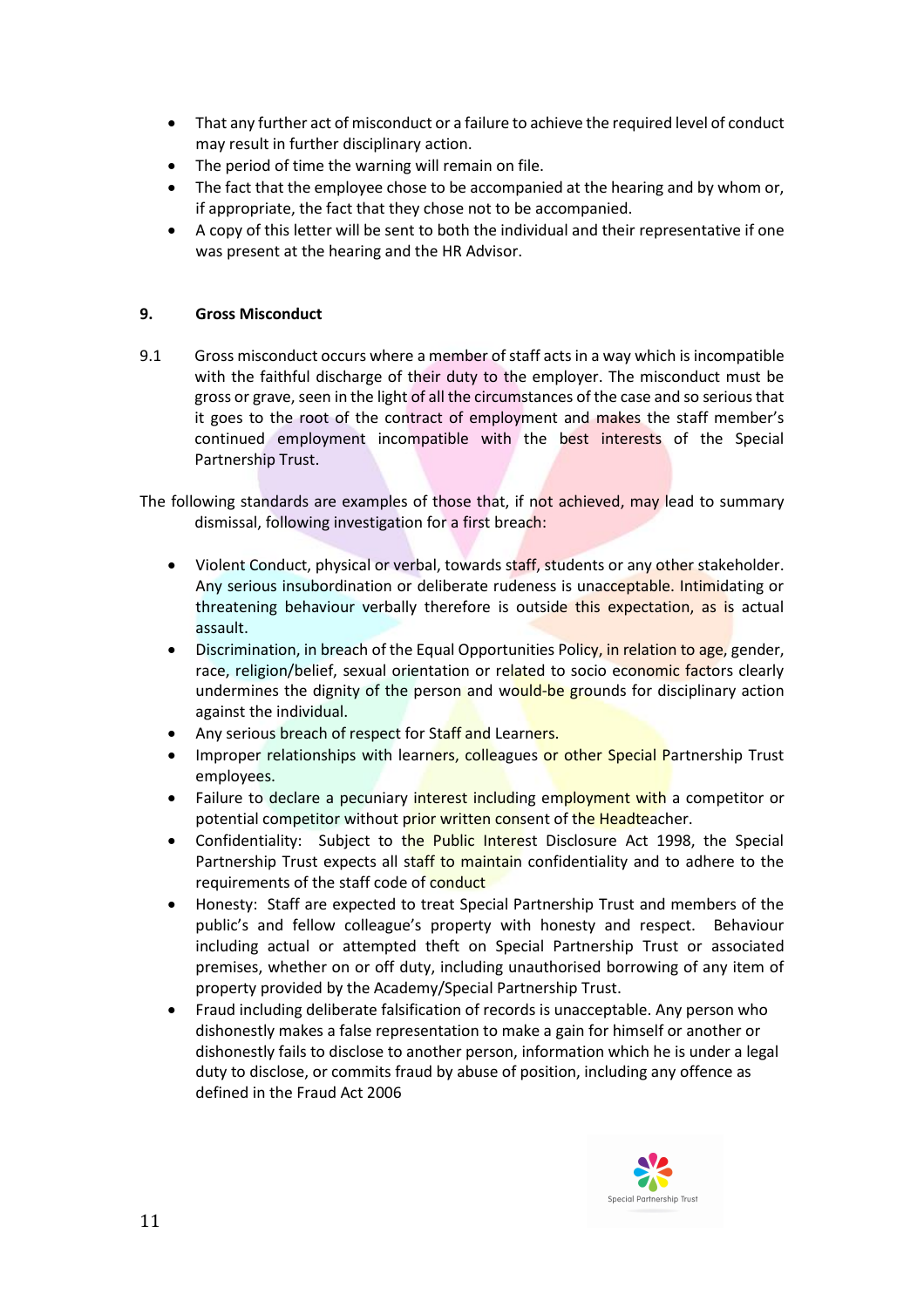- Negligence; this is particularly serious where it results or could result in injury or malicious damage to persons or damage to property.
	- Corruption: This includes failure to declare a pecuniary interest in contracts.
- Bribery Giving or receiving a financial or other advantage in connection with the improper performance of a position of trust, or a function that is expected to be performed impartially or in good faith.' (Bribery Act 2010)
- Conduct Outside: Criminal offences outside employment, where the offence is relevant to the nature of the employment, affects the ability of an employee to carry out duties, is likely to bring the Special Partnership Trust into disrepute, or undermines the Special Partnership Trust and confidence which exists between employer and employee. Also, a failure to inform your manager if you are arrested. (NB it is a requirement to declare all enquiries, but action will only be taken by management if relevant to employment).
- Failure to undertake mandatory training that is a requirement for your role.
- Data Protection Act 1998; disclosure of confidential information will therefore be treated very seriously; for example:
	- 1. Personal information relating to other staff members
	- 2. The Special Partnership Trust's financial affairs including costings, budgets, turnover or other financial information and confidential policy documents
	- 3. Any Special Partnership Trust business plans and contract arrangements (whether or not in the case of documents they are marked as confidential)
- Being unfit for duty due to the influence of alcohol and/or non-prescribed drugs/illegal drugs. Any employee reporting for duty smelling of alcohol or showing signs of substance abuse (in the reasonable view of the individual's manager) will be suspended from duty.
- Breach of procedures and standing orders brought to the attention of employees eg. by notice of training, and which could lead to injury to persons, damage to property or damage to public confidence in the services the Special Partnership Trust provides. This also includes any breach of any other policies e.g. No Smoking, Health and Safety policies - especially where this may lead to injury to self, other persons or damage to property.
- Health & Safety: Failure to comply with statutory requirements of health and safety. There is a responsibility to report accidents involving yourself and others through appropriate procedures, and to pay due care and attention to the safety of yourself and others.
- Making or initiating public statements likely to lead to a lowering of public confidence in the Special Partnership Trust including seeking to use the media to raise issues which should properly be handled internally. Nothing in this statement is intended to restrict staff from raising legitimate concerns in the public interests although these must be raised in the first instance with the Headteacher/Deputy Headteacher who will provide advice.
- Social Networking: Inappropriate postings on social networking sites and especially where this leads to a lowering of public confidence in the Special Partnership Trust is unacceptable.

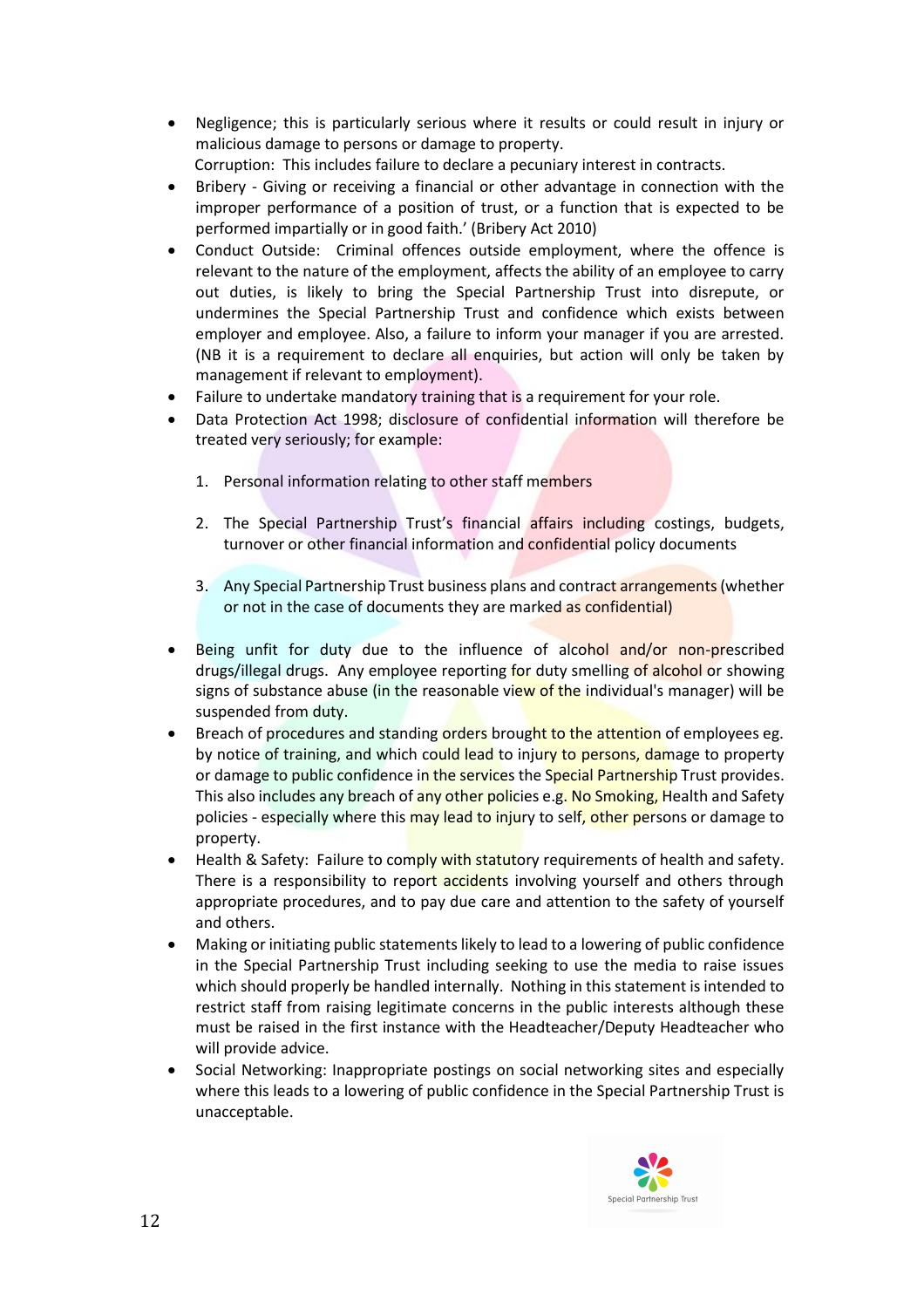- Breaches of the Special Partnership Trust's Security Policy or misuse of I.T. facilities, for example:
	- 1. Excessive use of the Internet / E-mail for personal reasons where it impacts on an individual's day to day work and continues to do so.
	- 2. Inappropriate use of E-mail or the Internet eg. for harassment or pornography.
	- 3. Obtaining and using an inappropriate level of password access (eg. by "hacking" into a computer).
	- 4. Using unauthorised applications software.
- 9.2 Summary dismissal; if an employee is summarily dismissed on grounds of gross misconduct they will not be entitled to payment for notice.

## **10. Appeals**

### 10.1 Requesting an Appeal Meeting

Where a disciplinary warning has been issued, supplementary action has been taken, or an employee has been dismissed, the employee will have an entitlement to appeal against the decision. The member of staff must request such an appeal, in writing, stating the grounds of the appeal, to the Headteacher within 5 days of notification of the disciplinary action (unless there are exceptional circumstances which must be agreed by the Headteacher). Please note that where an employee involved in the disciplinary procedure has a disability or literacy difficulties, alternative arrangements can be agreed.

- 10.2 In the case of a First Written Warning the appeal should normally be heard within 28 days of the receipt of the appeal letter, or as soon as reasonably practicable. In the case of an appeal against a Final Written Warning or Dismissal, due to the senior level of personnel and potentially Trustee/Governing Body Members required to hear the appeal it may be difficult to arrange an appeal meeting within this timescale. In such cases an appeal meeting will wherever possible take place as soon as reasonably practicable after receipt of the appeal letter.
- 10.3 Normally and wherever possible the manager who will hear the appeal in the case of a First Written Warning will be heard by a manager who is immediately senior to the manager taking the disciplinary action, with the Special Partnership Trust HR Advisor present acting in an advisory capacity. In the case of a Final Written Warning, the appeal may be heard by the Headteacher/Deputy Headteacher with the support of the Special Partnership Trust HR Advisor acting in an advisory capacity, or by a Trustee/Governor led panel if appropriate. In the case of an appeal against dismissal, a panel should consist of at least two Trustees (where possible three), with a Special Partnership Trust HR Advisor present in an advisory capacity.

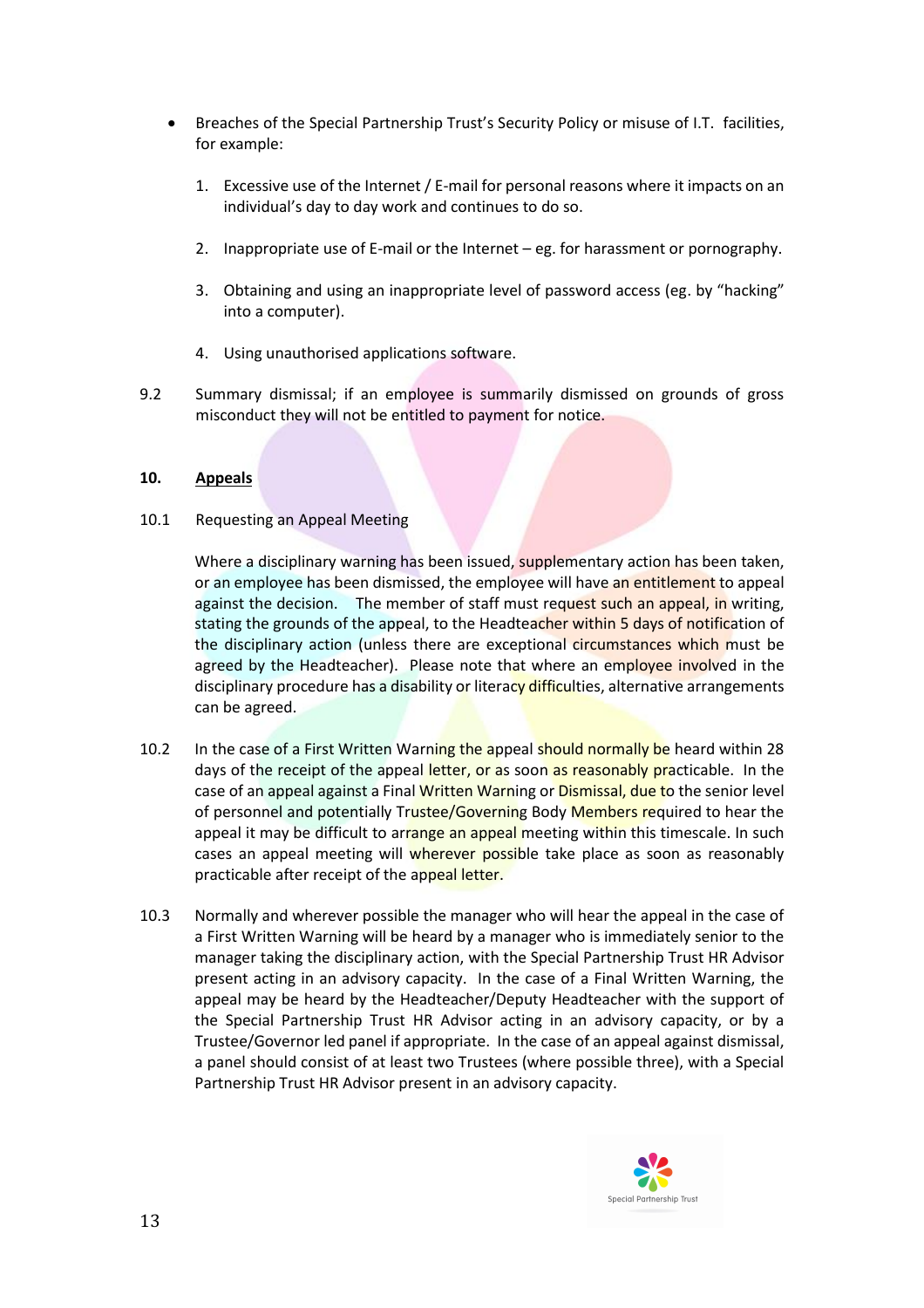- 10.4 The members of the appeal panel shall not include any member of the Special Partnership Trust who has been directly involved in the circumstances leading to disciplinary action.
- 10.5 The appellant may be accompanied by a union representative or colleague acting in a personal capacity at the hearing.
- 10**.**6 The following documentation will be provided at least 7 days prior to the appeal date:
	- The documentation supporting the management case which will include a summary of the facts considered at the hearing and the reason(s) for issuing the warning.
	- Any documentation supporting the employee's case.
- 10.7 In the event that, since the disciplinary decision was taken, new evidence or information has come to light, it is a requirement that the appeal panel are made aware of this information - and the fact that it was not available at the disciplinary meeting - at least 7 days prior to the meeting. New information should not be introduced at or immediately prior to the appeal meeting.

### 10.8 Purpose of the Appeal Meeting

The function of an appeal meeting is to ensure that decisions of managers on disciplinary matters (which give rise to appeals) have been taken in accordance with the Special Partnership Trust's agreed disciplinary procedures, and that, following a thorough investigation and consideration of the circumstances of the case; the decisions were reasonable and fair. Appeal meetings are not re-hearings, but rather an opportunity to review the decision made at a disciplinary meeting, it is therefore inappropriate in most circumstances to re-call witnesses at appeal meetings.

The appeal committee is not a court of law. It is intended to provide an objective appraisal of the way in which the disciplinary decision was made. When an appeal meeting has taken place at the appropriate level, the outcome is final and no further appeal is available.

### 11. **Procedure for Hearing a Disciplinary Appeal**

- 11.1 At the appeal meeting, the following procedure shall be followed: The appellant or their representative will summarise the reasons for their dissatisfaction with the disciplinary decision. The disciplining manager will be present during this summary and will have the opportunity to ask questions of the appellant and their representative. The appeal panel will also have the opportunity to ask questions of the appellant and their representative.
- 11.2 The Disciplining Manager will summarise the management case, presenting the facts considered at the disciplinary hearing and the reasons for issuing the disciplinary warning / dismissal. They will focus on the issues raised as a concern by the

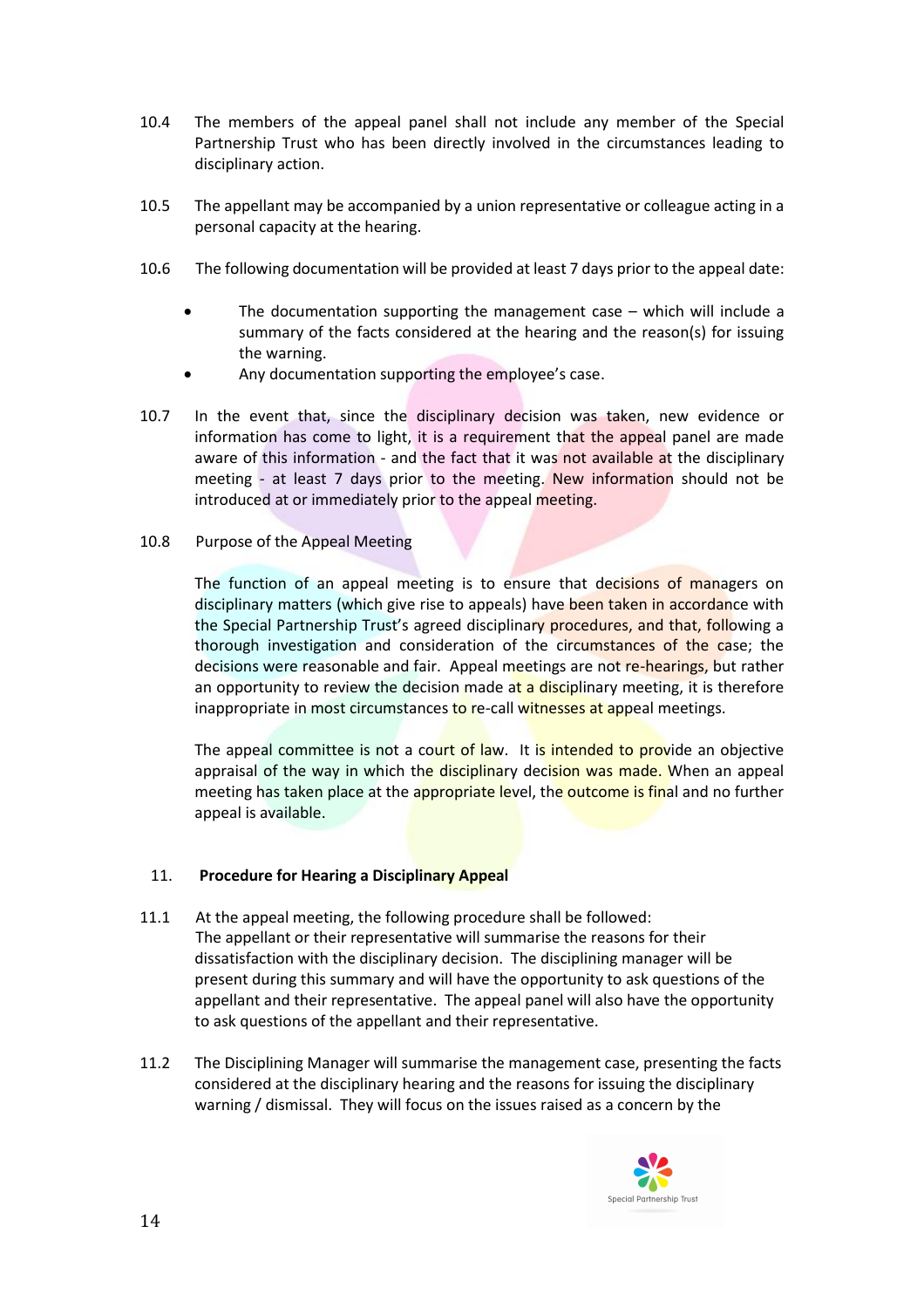appellant or their representative. The appellant and their representative will be present during this summary, and will have the opportunity to ask questions of the Disciplining Manager. The appeal panel will also have the opportunity to ask questions of the Disciplining Manager.

- 11.3 The appellant or their representative and the Disciplining Manager will have the opportunity to sum up their case if they so wish. The appellant or their representative shall have the right to speak last. In their summing up, neither party may introduce any information that was not included in their original statement.
- 11.4 New evidence will not normally be admissible on the day. If either the Disciplining Manager or the appellant produces new evidence on the day, the panel may at their discretion, adjourn the appeal in order to consider whether the new evidence is admissible. The panel may at their discretion adjourn the appeal for any other reason.
- 11.5 The Disciplining Manager, the appellant, the appellant's representative and any witnesses will withdraw to allow the appeal panel to consider the facts of the case. The appeal panel may uphold or rescind the original disciplinary action, or it may issue a lesser or greater penalty as appropriate. It may also request that a full re-hearing be convened; in this case however, no further right of appeal will apply.
- 11.6 The decision of the appeal panel may be confirmed to the appellant verbally following the hearing, but will be confirmed to the appellant in writing within 2 weeks of the appeal. This decision is final.

### **12. Police Enquiries**

- 12.1 If an employee is arrested, charged or summoned for questioning in relation to any alleged offence, they must inform their manager in writing as soon as reasonably possible. This includes employees whose job involves driving, who must inform their manager in writing if charged with a driving offence. Failure to do so will be considered as misconduct and appropriate disciplinary action may be taken. Any action taken after notification will be dependent upon the relationship of the alleged offence to the duties undertaken. Advice can be obtained from the Special Partnership Trust HR Advisor.
- 12.2 If an employee is subject to an investigation by the police for alleged offences, which are relevant to the nature of the employee's employment, the Special Partnership Trust will be entitled to pursue its own parallel enquiries but these will not hinder the police enquiry.
- 12.3 Investigation and disciplinary action under this procedure will not necessarily await or be dependent upon the outcome of police enquiries or legal proceedings. Where at the request of the Police an investigation is halted the timescale will commence at the resumption of the investigation.
- 12.4 Disciplinary action may be taken if the alleged conduct has, on the balance of probabilities, occurred and is relevant to the nature of the employee's